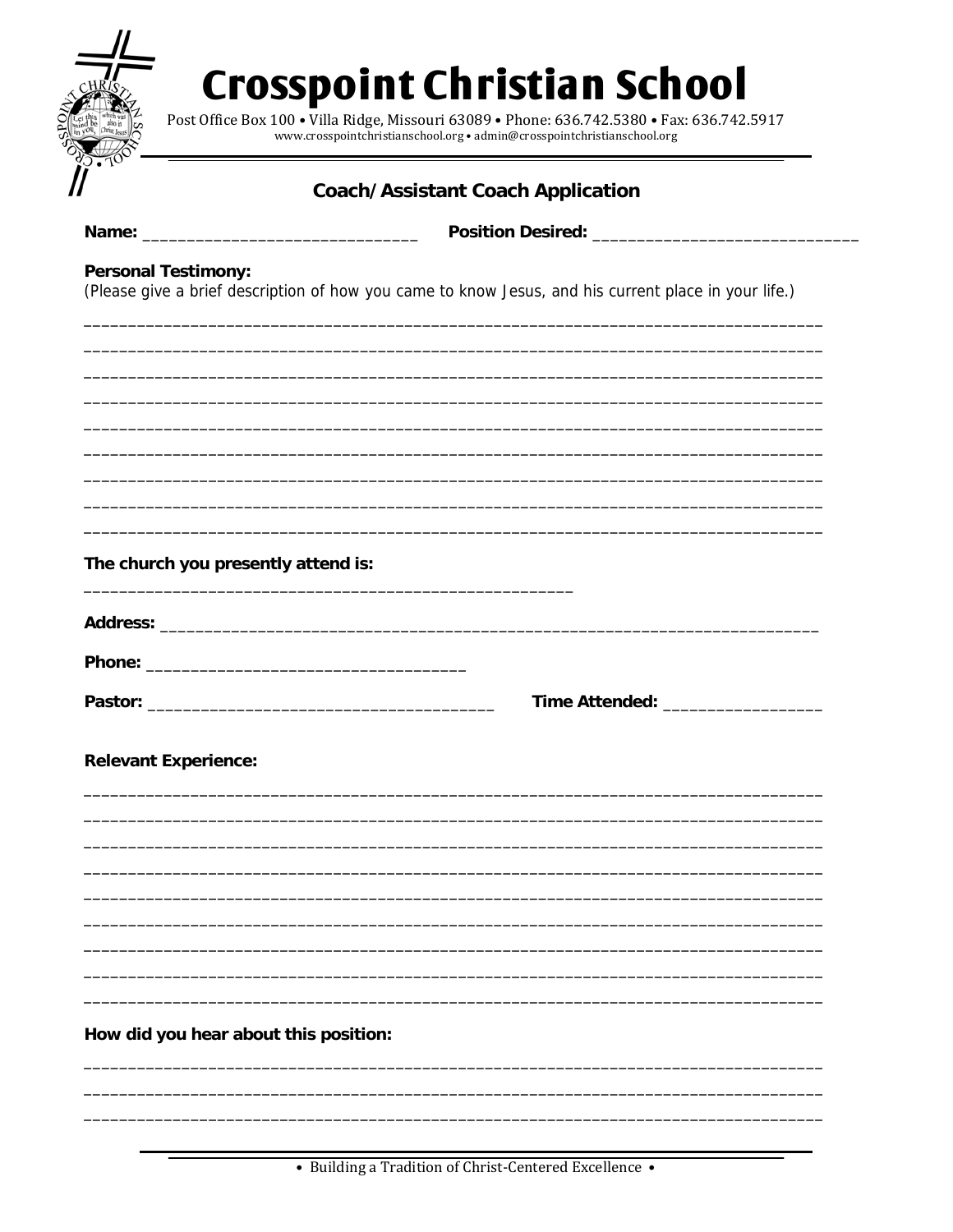**Are you an alumnus of the school? Yes No**

**Do you have any children attending the school? Yes No**

 **If yes, please list their names and grades.** 

 \_\_\_\_\_\_\_\_\_\_\_\_\_\_\_\_\_\_\_\_\_\_\_\_\_\_\_\_\_\_\_\_\_\_\_\_\_\_\_\_\_\_\_\_ \_\_\_\_\_\_\_\_\_\_\_\_\_\_\_\_\_\_\_\_\_\_\_\_\_\_\_\_\_\_\_\_\_\_\_\_\_\_\_\_\_\_\_\_

 \_\_\_\_\_\_\_\_\_\_\_\_\_\_\_\_\_\_\_\_\_\_\_\_\_\_\_\_\_\_\_\_\_\_\_\_\_\_\_\_\_\_\_\_ \_\_\_\_\_\_\_\_\_\_\_\_\_\_\_\_\_\_\_\_\_\_\_\_\_\_\_\_\_\_\_\_\_\_\_\_\_\_\_\_\_\_\_\_ \_\_\_\_\_\_\_\_\_\_\_\_\_\_\_\_\_\_\_\_\_\_\_\_\_\_\_\_\_\_\_\_\_\_\_\_\_\_\_\_\_\_\_\_

**Can you certify that you are at least 18 years of age? Yes No** 

**Are you willing to submit to a statewide background check and fingerprinting? Yes No** 

**Have you read Crosspoint's attached athletics policies? Yes No** 

**If you have read the policies, do you agree to abide by and uphold them? Yes No** 

**Do you understand that coaches at Crosspoint are unpaid volunteers? Yes No** 

**If offered a position are you willing to abide by the attached positional expectations? Yes No** 

**Are you aware that coaches are required to apply after every season, and that the coach thought to best fit our program for the upcoming year will be selected? Yes No** 

**Please provide a character reference that is not your pastor or relative:** 

**Name:** \_\_\_\_\_\_\_\_\_\_\_\_\_\_\_\_\_\_\_\_\_\_\_\_\_\_\_\_\_\_\_\_ **Relationship:** \_\_\_\_\_\_\_\_\_\_\_\_\_\_\_\_\_\_\_\_\_

**Address:** \_\_\_\_\_\_\_\_\_\_\_\_\_\_\_\_\_\_\_\_\_\_\_\_\_\_\_\_\_\_ **Phone Number:** \_\_\_\_\_\_\_\_\_\_\_\_\_\_\_\_\_\_\_

**My signature below indicates that all of my answers are correct and that I intend, to the best of my ability, to be a model of Christ-likeness for my team if I'm chosen for this position.** 

| Signature: |   |
|------------|---|
|            | . |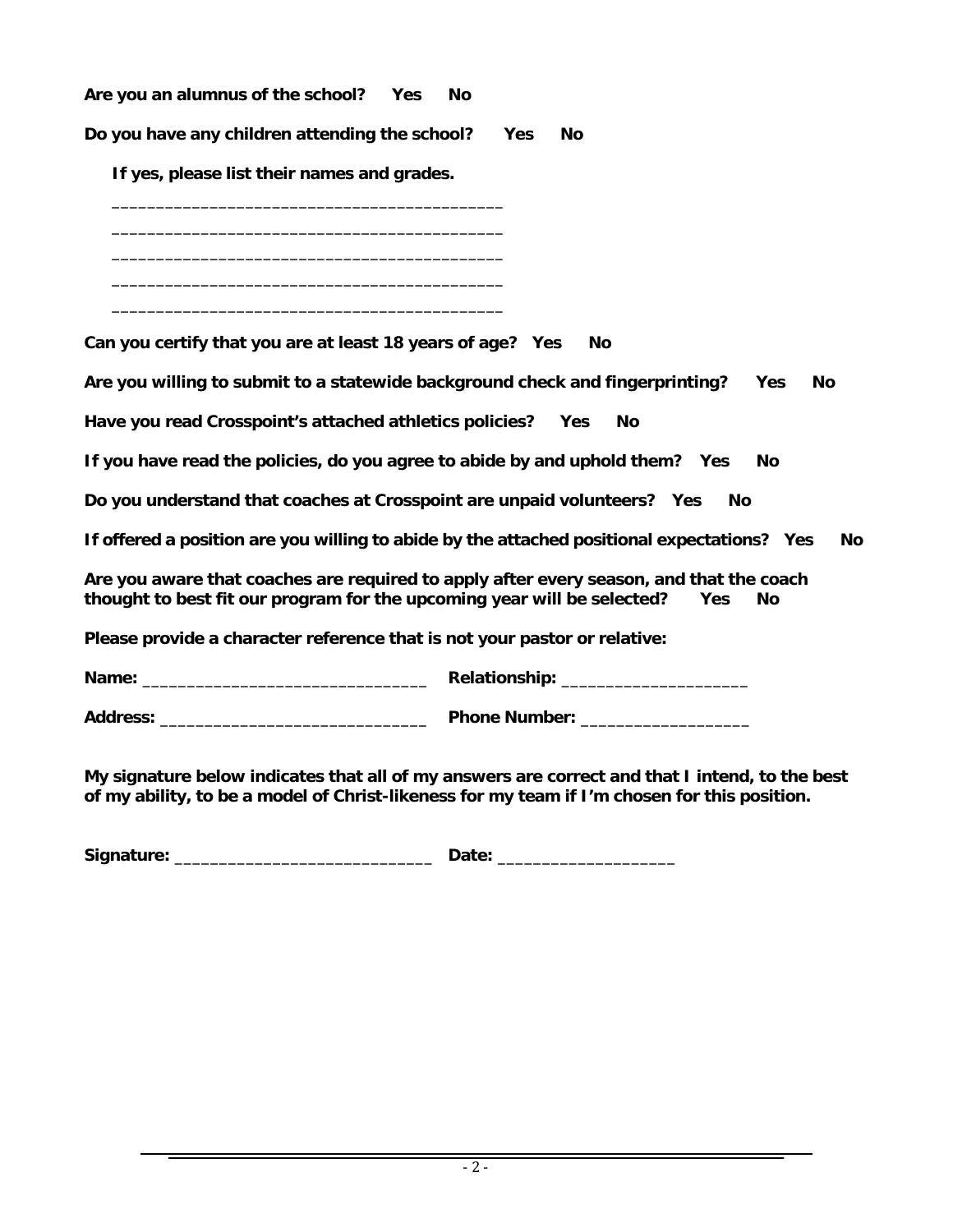## **Crosspoint Christian School Coaching Position & Conduct Expectations**

The following is a list of expectations that Crosspoint Christian School has of its coaches. These items have been stated in order to clarify the coaches' relationship to the school and the school's oversight of the coach.

- 1. Coaches shall be Christians in word and deed: professing with their mouth that Jesus is their savior and living a life that gives testimony to that profession.
- 2. Coaches shall read and abide by the Crosspoint Christian School athletic policies as stated in the parent/student handbook
- 3. Coaches shall serve as a model of Christ-likeness for their team: in practice, competition and at all times otherwise. Specifically, it is expected that coaches do not use profanity or foul language, do not berate students, do not employ sarcasm, do not yell excessively, and do not lose control of their temper. Conversely, coaches are expected to exhibit love, joy, peace, patience, kindness, goodness, gentleness and self control.
- 4. Coaches shall make weekly contact during the season, either by phone or email, with the school Athletic Director. These "conversations" are designed to keep the school informed of the team's activities on an official level.
- 5. Coaches shall speak personally to the school administrator and/or the athletic director if any of the following need to happen: 1) a team/coach won't be attending a scheduled event\*, 2) a team/coach will be late to a scheduled event, 3) the coach would like to remove a student from the team, 4) a student has been injured during a practice or competition.

I \_\_\_\_\_\_\_\_\_\_\_\_\_\_\_\_\_\_\_\_\_\_\_\_\_\_ (please print) have read and agree to meet, to the best of my ability, the expectations listed above. I understand that my failure to meet these expectations to any degree may be grounds for removal from the coaching position. If at any time after my selection for the position I feel that I am no longer able to meet these expectations, for any reason, I agree to contact the school administrator directly.

**Signature:** \_\_\_\_\_\_\_\_\_\_\_\_\_\_\_\_\_\_\_\_\_\_\_\_\_\_\_\_\_\_\_\_\_\_\_\_\_\_ **Date:** \_\_\_\_\_\_\_\_\_\_\_\_\_\_\_\_\_\_\_\_\_\_\_\_\_\_

\*If, for any reason, a coach knows that he/she or their team will be unable to attend a scheduled event they shall contact the school administrator and/or athletic director immediately. If this information is known in advance of the date in question then the coach shall notify said personnel as far in advance as possible.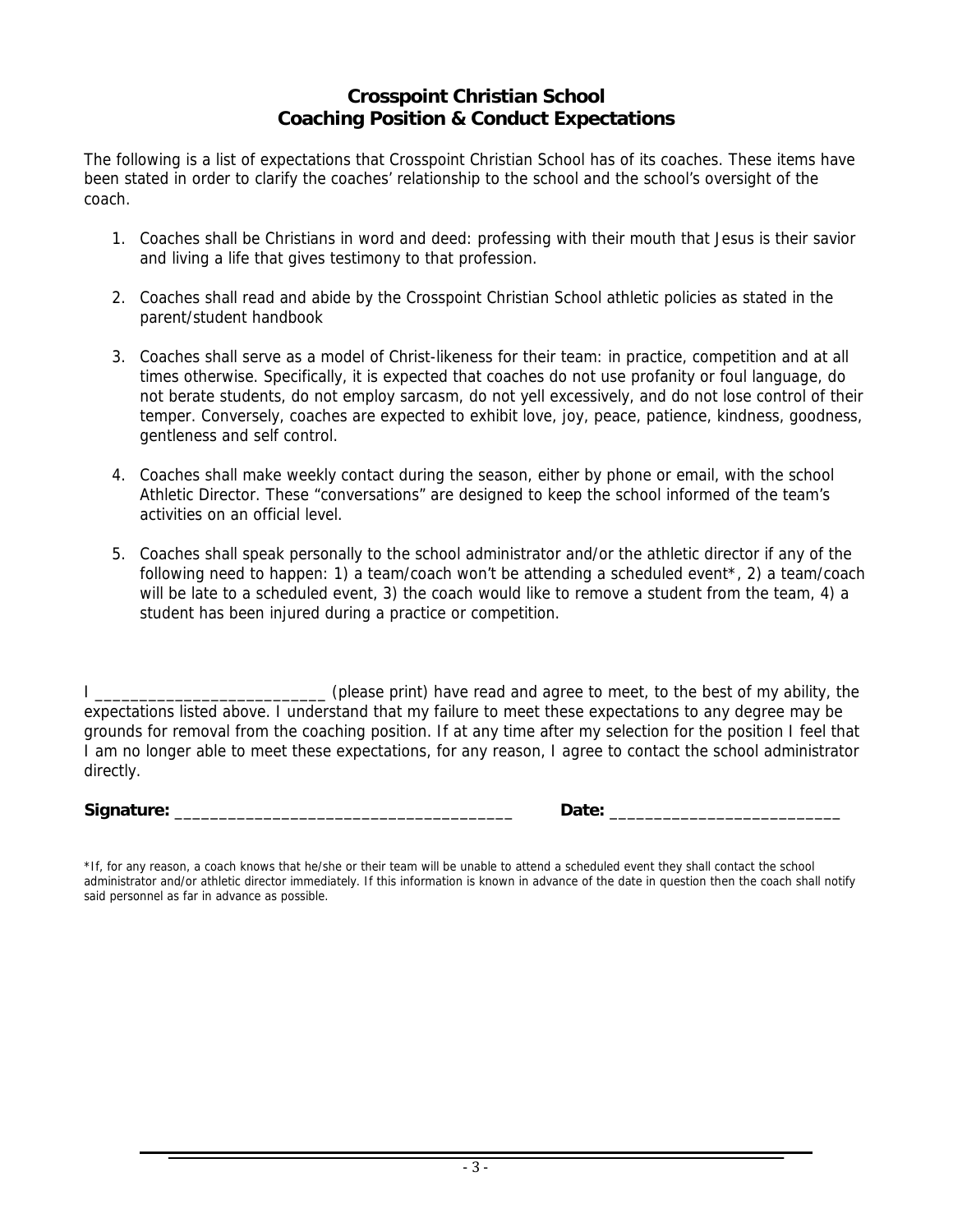## **ATHLETIC POLICIES**

- 1. There shall be no games or practices on the 2nd and 4th Thursdays of each month. These days are strictly reserved for extracurricular clubs.
- 2. There shall be no games or practices on days preceding final exams.
- 3. No practice will be held on a Wednesday unless it is completed by 5:30 p.m.
- 4. Parents are responsible for their athlete's transportation for practices and games. CCS is in no way responsible for nor will it supervise transportation to and from an athletic event.
- 5. In the event that a player falls below a 1.7 grade point average or receives a failing grade in one or more courses, as determined by the Administrator, he/she will be suspended from all games for the period of one week. Grades will be averaged each Friday and reported each Monday. Players ineligible at the time of grade reporting will not play any games the following week (Tuesday-Monday). Players who are eligible at that time will be allowed to play in all games the following week. Players may continue to practice with the team at the parents' or coach's discretion even when they are academically ineligible to play. Players who are ineligible due to grades will not dress out with the team for games or travel to any away games.
- 6. If a player is ineligible to play due to grades three times during the season, the coach and secondary administrator will evaluate whether or not the player should remain on the team. If a player is ineligible to play due to grades four times during a season, the player will automatically be removed from the team.
- 7. If players have missed school on the day of a practice or game for any reason other than a family emergency such as a death or a medical emergency with an immediate family member, they may not attend practice or play in the game.
- 8. Because developing the quality of commitment is a major goal of the program, athletes who miss the practice before a game may not start in the next game. Athletes who miss an excessive amount of practices may be removed from the team. The coach will specify what is excessive at the beginning of the season.
- 9. Coaches have the prerogative to play athletes as they see fit to be competitive. This means that players may not necessarily have equal playing time.
- 10. Because one of the purposes of the athletic program is to develop Christ-like character, especially in the area of self-control, any player who displays temper or disrespect on the playing field must be removed from the game. He/she may return to the game at the coach's discretion.
- 11. If students who are not members of the team wish to attend an overnight out-of-town tournament, they must be accompanied by a parent or a responsible adult. Chaperones for the team will not be responsible for students who are not on the team.
- 12. Parents of athletes must assume the following responsibilities:
	- a. They must take their turn at the admission/concession stand.
	- b. They must take their turn at cleaning the gym following games.
- 13. A schedule will be given to families early in the season. If you are unable to fulfill your obligations for any reason, please find another parent who can replace you.
- 14. Because CCS must utilize other gyms for practice, parents should be responsible for transporting their athletes to practice. Do not assume that another parent will take responsibility for your child. Parents may certainly work out a rotating schedule that meets their transportation needs.
- 15. Parents, players, and other CCS fans are expected to represent the school in a Christ-like manner at all sporting events. This includes avoiding the use of profanity, being respectful to officials and other fans, being respectful to the other team, and following the guidelines of the school where the game is held.